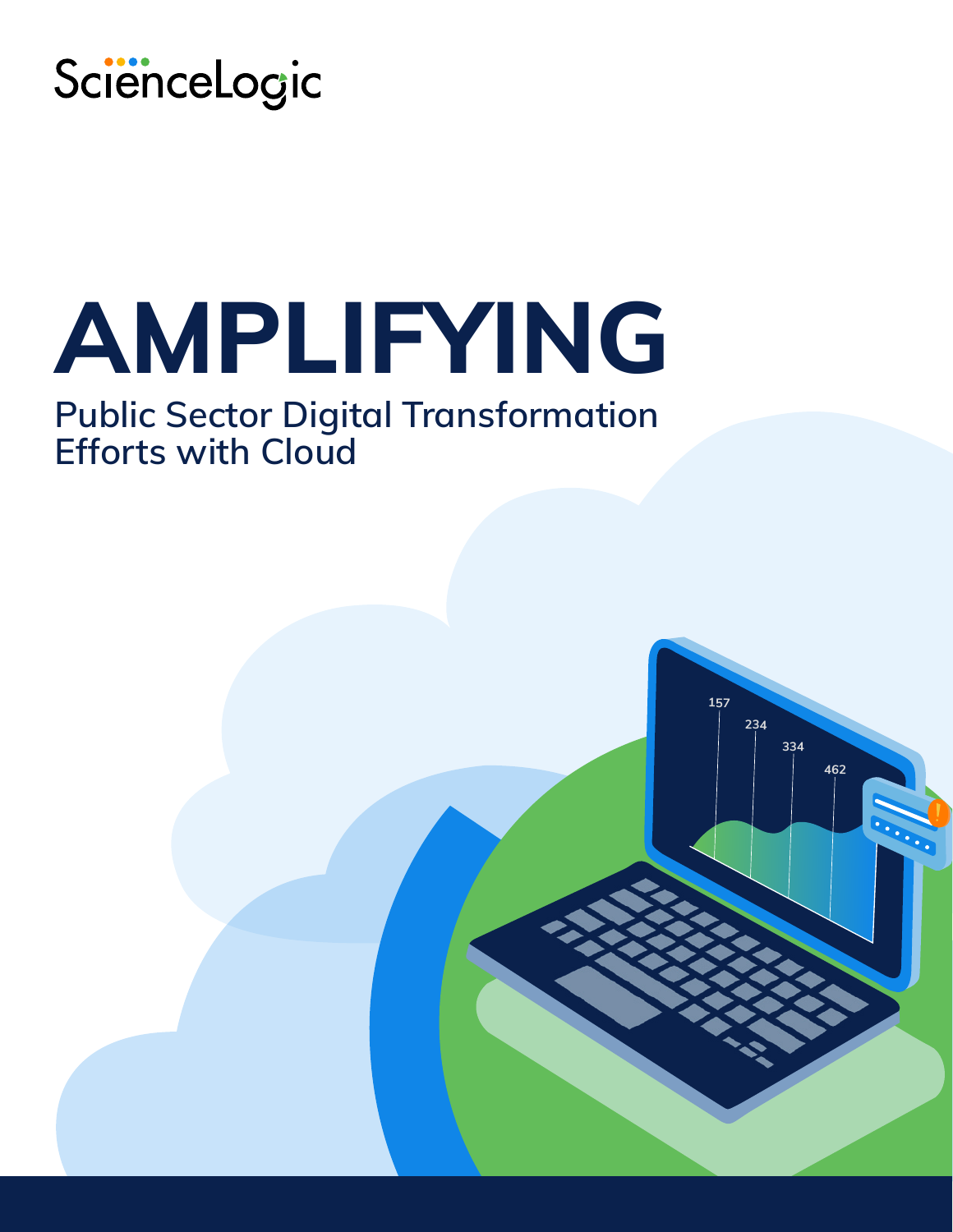**Released in mid-November, the Presidential Management Agenda underscores the importance of building modern government systems. Cloud solutions can help agencies effectively and efficiently construct modern systems.**

#### Introduction

Released in mid-November, the **[Presidential Management Agenda](https://assets.performance.gov/PMA/Biden-Harris_Management_Agenda_Vision_11-18.pdf)** underscores the importance of building modern government systems. These new systems focus on not only empowering the federal employee, but improving legacy architectures to deliver a seamless citizen experience. But to start building better services, agencies need to improve internal systems — starting with deploying cloud computing for internal operations.

This was the topic of discussion during *Mission to Modernize*, a roundtable discussion hosted by Anna Pettyjohn, senior vice president of events at GovExec, and sponsored by ScienceLogic. During the conversation, public and private sector leaders convened to speak about their experiences and what they have learned along the way.

Here are five takeaways from the discussion.

**Prioritize the [Employee Experience](#page-2-0) [Invest in Mobile-](#page-2-0)Ready Solutions Establish [Cloud Adoption](#page-3-0) Embrace ["As-A-Service"](#page-3-0) Adopt a Human-[Centered Approach](#page-4-0)**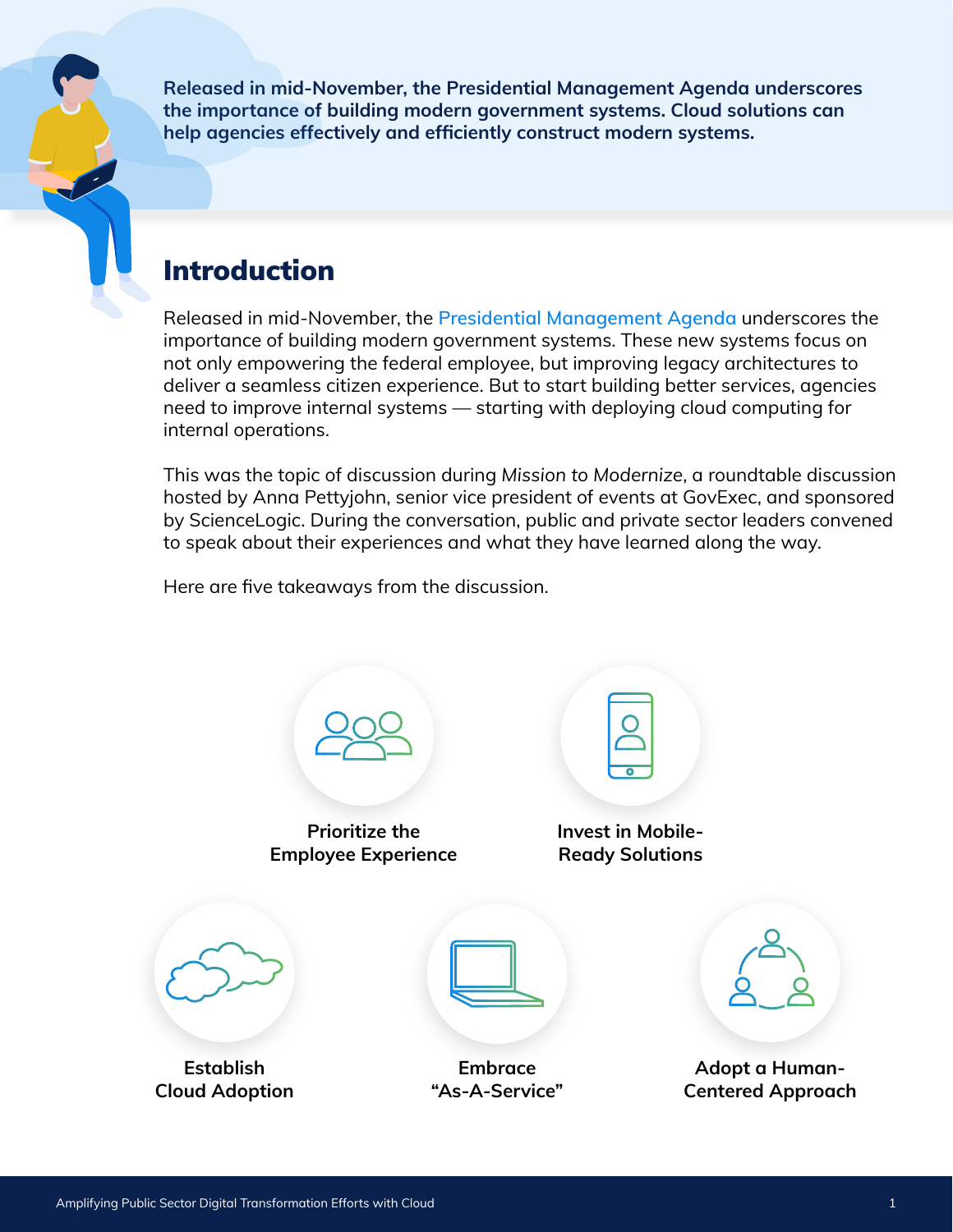<span id="page-2-0"></span>

Public sector organizations struggle to **[attract and retain talent](https://www.shrm.org/hr-today/news/all-things-work/pages/hiring-challenges-confront-public-sector-employers.aspx)**. That's why improving staff experience is critical to winning what Howard Spira, chief information officer for the Export-Import Bank, calls "the war for talent".

"The staff experience is going to be very important," he said. "There's a lot of talent in motion now, and we are seeing all the hiring that we're doing is people [that] want choice and flexibility."

To better support talent, public sector organizations should deploy flexible solutions. Cloud can help agencies adopt this nimble, elastic posture. That way, agencies can quickly scale at a moment's notice, if necessary. With some cloud computing solutions, employees no longer have to interact with runtime software or deal with the cumbersome task of reconfiguring servers. It also gives employees the freedom to choose where they live.

"The hybrid model will not be how people thought of it before," said Jacki Ponti-Lazaruk, chief innovation officer for the Office of Rural Development within the United States Department of Agriculture. "We want to be mobile, working from home, working remotely, and quite frankly, having choices on where we live."



## 2. Invest in Mobile-Ready Solutions

In a report from the **[International Federation of Red Cross and Red Crescent Societies](https://www.ifrc.org/sites/default/files/2021-05/20201116_WorldDisasters_Full.pdf)**, natural disasters have steadily increased since 1960, jumping a whopping 35% since the early 1990s. For public sector organizations, mitigating this risk is crucial — as citizens often turn to their government in times of crisis. But if an application or website is down, unintended consequences can arise, like a **[delay in processing disaster relief payments](https://www.theguardian.com/australia-news/2021/jul/22/totally-unacceptable-locked-down-australians-struggling-to-access-covid-payments)**, for example.

Luckily, cloud computing and "as-a-service" providers can help modernize government architectures via virtual mobile solutions.

When the pandemic hit, Pritha Mehra, Chief Information Officer at the United States Postal Service, quickly deployed mobile solutions.

"We are preparing our infrastructure for a completely mobile workforce."

In adopting a mobile-responsive approach, public sector organizations can improve their ability to deliver services in the case of an emergency, thanks to the offloading of servers, storage and networking to external third-party vendors. With PaaS and SaaS solutions, agencies are only responsible for either their applications and data, or data alone, thus helping employees run and manage federal applications and websites during an emergency.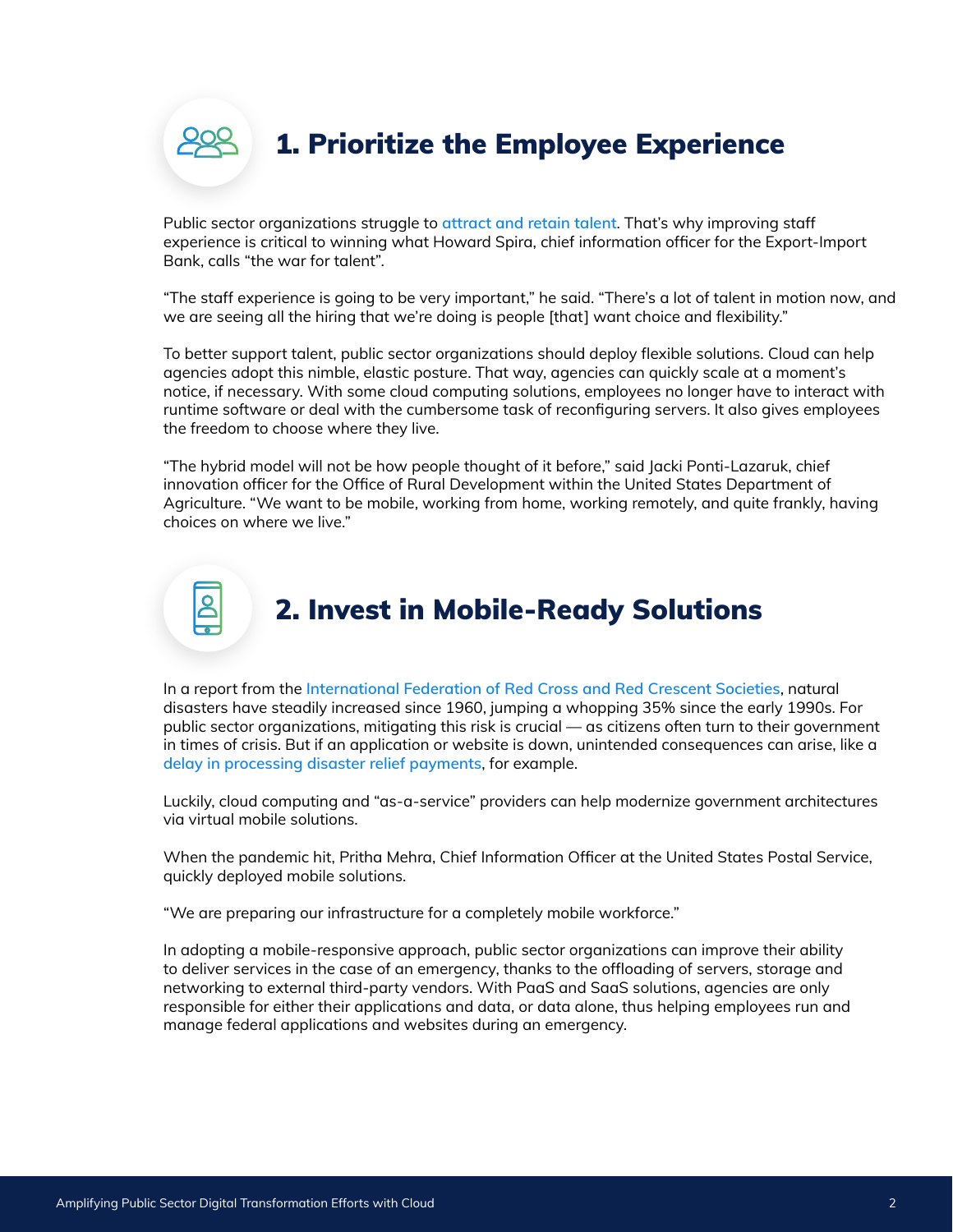<span id="page-3-0"></span>

Cloud computing can help agencies rapidly modernize applications. But as with any "as-a-service" solution, this technology comes with a learning curve for employees. To better prepare these workers for a cloud-enabled future, public sector organizations should seek to appoint cloud ambassadors.

When deploying Zoom within the USPS, for example, Mehra appointed employees — who were wellversed in the technology — with the title of ambassador.

"It's easy to deploy a tool," said Mehra. "It's more difficult to get adoption, so we focused on adoption, where we created ambassadors across the organization to promote how to use Zoom effectively, whether you were doing a webinar or whether you're doing a meeting."

By selecting cloud adoption ambassadors, public sector leaders can better understand their workforce's overall feelings toward ongoing modernization efforts, while also advancing goals and objectives in a relatively simple and effective way.

#### 4. Embrace "As-A-Service"

When it comes to modernization and cloud computing, software-as-a-service is arguably one of the most recognizable of the "as-a-service" solutions. SaaS' growing popularity is in large part due to consumer-facing applications like MailChimp, Google Workspace and Dropbox. However, public sector organizations cannot rely on SaaS alone. Instead, agencies should take a holistic approach.

That means considering and prioritizing the most important activities from a mission-critical standpoint, said Brian Merrick, director of the Cloud Program Management Office at the Department of State. Indeed, it was the State Department's holistic approach that helped it build an application in eight days. The organization's leadership hopes to continue to leverage a holistic viewpoint moving forward.

"We're also expanding into that inter-agency space and trying to leverage that holistic viewpoint in terms of focusing on our priorities," he said. "Not necessarily on modernization from a lift and shift, or technical standpoint, but looking at it from the mission space, so that we've got the right pieces aligned to deliver value to the mission as rapidly as possible."

Moreover, adopting cloud monitoring solutions can help federal agencies deliver that rapid value to the mission. By equipping leadership and employees with a contextual lay-of-the-land, while cutting across multiple cloud platforms to infer relationships that can ultimately help improve the internal design process, these cloud monitoring services and solutions provide government teams with the tools they need to deliver seamless experiences.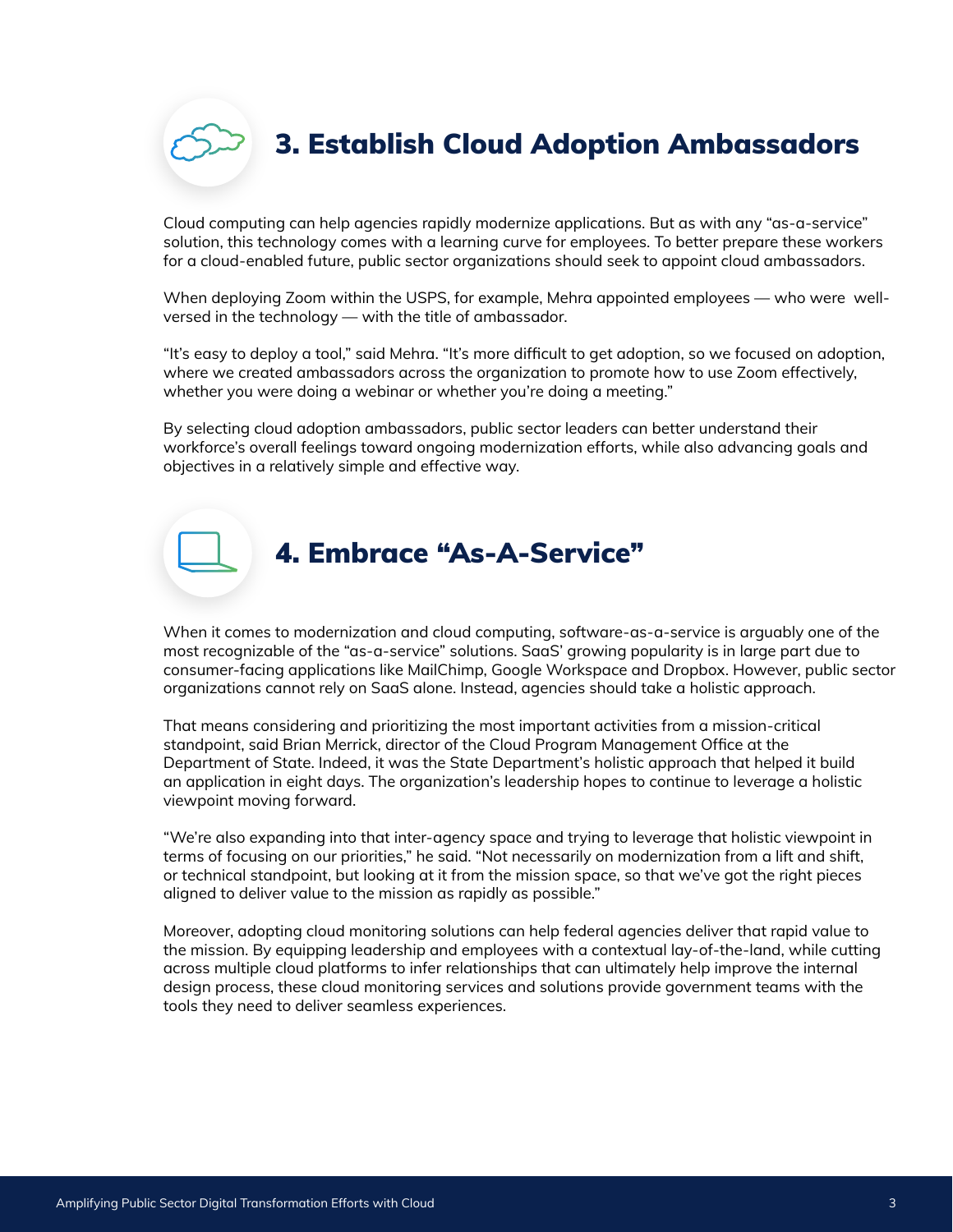5. Adopt a Human-Centered Approach

<span id="page-4-0"></span>Consumers, on average, have an **[attention span of eight seconds](https://www.forbes.com/sites/jiawertz/2019/08/31/the-number-one-thing-marketers-need-to-know-to-increase-online-sales/)**. In this digital age, citizens expect a near-instantaneous experience from private sector brands, and they're looking for that same experience from their government. But the public sector is often challenged to deliver these fast and reliable digital experiences due to legacy architectures and applications that create friction and negatively impact service delivery.

For Mehra, improving these experiences meant stepping outside the public sphere and studying the wider market.

"[The product team] came back with recommendations on our product suite and presented it to the business [team], and they were completely impressed by this team because they truly went out and studied what the capabilities were across our competitors and what the market expectations were," she said.

This approach ultimately helped the USPS establish itself as a forerunner in a framework becoming increasingly popular within the government IT community: human-centered design.

In short, **[human-centered design](https://www.govloop.com/community/blog/making-the-case-for-human-centered-design-in-government/)** focuses on putting the user at the heart of the decision-making process. Instead of focusing on checkboxes, it attempts to solve problems via real-life testing and interaction.

While public sector organizations focus on internal modernization, keeping end users in the loop should remain a top priority. Failure to take the end user into consideration can result in ineffective or unusable applications. At the end of the day, modernization isn't about adding clutter to the employee experience; it's about streamlining the ability to serve.

"Everything starts with people," said Ponti-Lazaruk. "If they don't jump on these things, if they don't use what you build, if you're not talking to the people who are implementing the programs, then stuff gets built that doesn't work."



**"Everything starts with people . . . If they don't jump on these things, if they don't use what you build, if you're not talking to the people who are implementing the programs, then stuff gets built that doesn't work."**